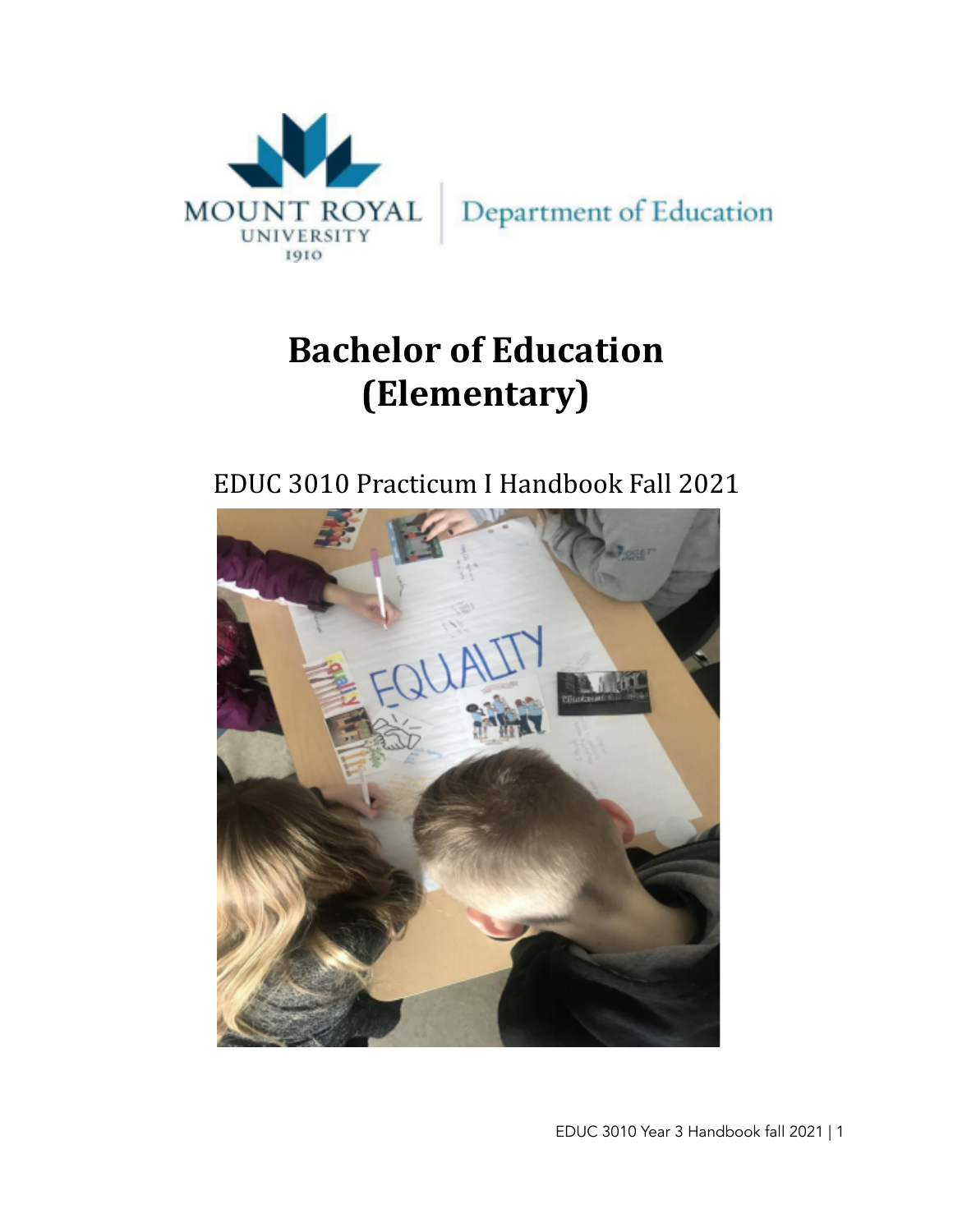### **To All Teacher Candidates and Mentor Teachers:**

We are excited to welcome you! We have developed this handbook to provide teacher candidates and mentor teachers with information to assist with your Practicum I experience.

### **Welcome to our Indigenous Partners**

The Department of Education, Mount Royal University, would like to extend a special welcome to our Indigenous teacher candidates, mentor teachers, schools, and communities. We are honoured to be partnering with our local Indigenous communities in fostering the growth of our profession.

Mount Royal University is located on the traditional territories of the Niitsitapi (Blackfoot) and the people of the Treaty 7 region in Southern Alberta, which includes the Siksika, the Piikani, the Kainai, the Tsuut'ina and the Iyarhe Nakoda. We are situated on land where the Bow River meets the Elbow River. The traditional Blackfoot name of this place is "Mohkinstsis". This is also home to the Métis Nation of Alberta, Region III. We acknowledge that we are able to gather on these lands as a result of agreements negotiated between these nations and settlers to peaceably share and care for this land, and that many of these agreements have not been honoured.

#### **Goals for Practicum I**

Our goal is for our teacher candidates to become teacher leaders – those who:

- plan rich learning tasks with in-depth curricular knowledge;
- challenge learners to think deeply;
- use assessment to inform instruction and promote student self-monitoring;
- establish respectful learning communities and
- contribute to the profession in meaningful ways.

With your support and partnership, we are confident that our program is equipping teacher candidates to achieve these goals and we will do all we can to support this growth. This handbook provides mentor teachers and teacher candidates with important information to ensure a successful practicum.

To our mentor teachers, we wish to express our appreciation for welcoming a Mount Royal University B.Ed. teacher candidate into your classroom. We value your role as educational partners as we work together to guide these aspiring professionals.

Wishing all of you a rewarding practicum!

Kevin O'Connor, PhD *Chair, Department of Education*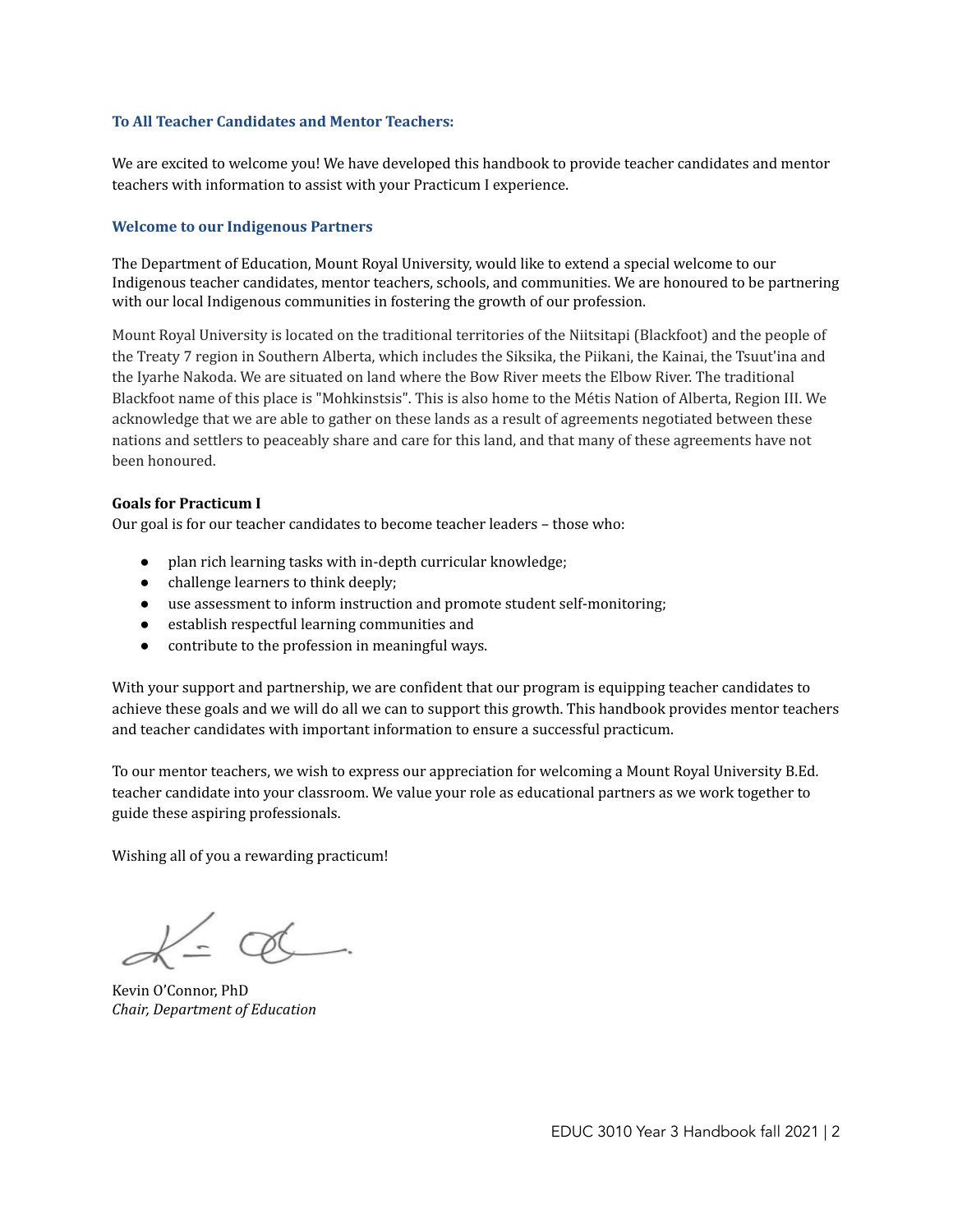# <span id="page-2-0"></span>Table of Contents

| Table of Contents                                         | 3  |
|-----------------------------------------------------------|----|
| Faculty and Staff Contact Information                     | 4  |
| Welcome to our Indigenous Partners                        | 5  |
| Our Program                                               | 6  |
| MRU Department of Education Practicum Team                | 7  |
| Overview of the Year 3 B.Ed. Fall Semester                | 8  |
| Accommodations                                            | 10 |
| Attendance                                                | 11 |
| <b>Practicum Placements</b>                               | 12 |
| Police Information Check and Vulnerable Sector Check      | 13 |
| Other Agreements                                          | 13 |
| Practicum Roles and Responsibilities                      | 14 |
| <b>Practicum Expectations</b>                             | 16 |
| <b>Practicum Placement Challenges</b>                     | 17 |
| Department of Education Standards of Professional Conduct | 19 |
| Practicum Assessment and Evaluation                       | 20 |
| MRU B.Ed. Program Competencies                            | 20 |
| <b>TQS Competencies</b>                                   | 21 |
| <b>Resources and Document Links</b>                       | 22 |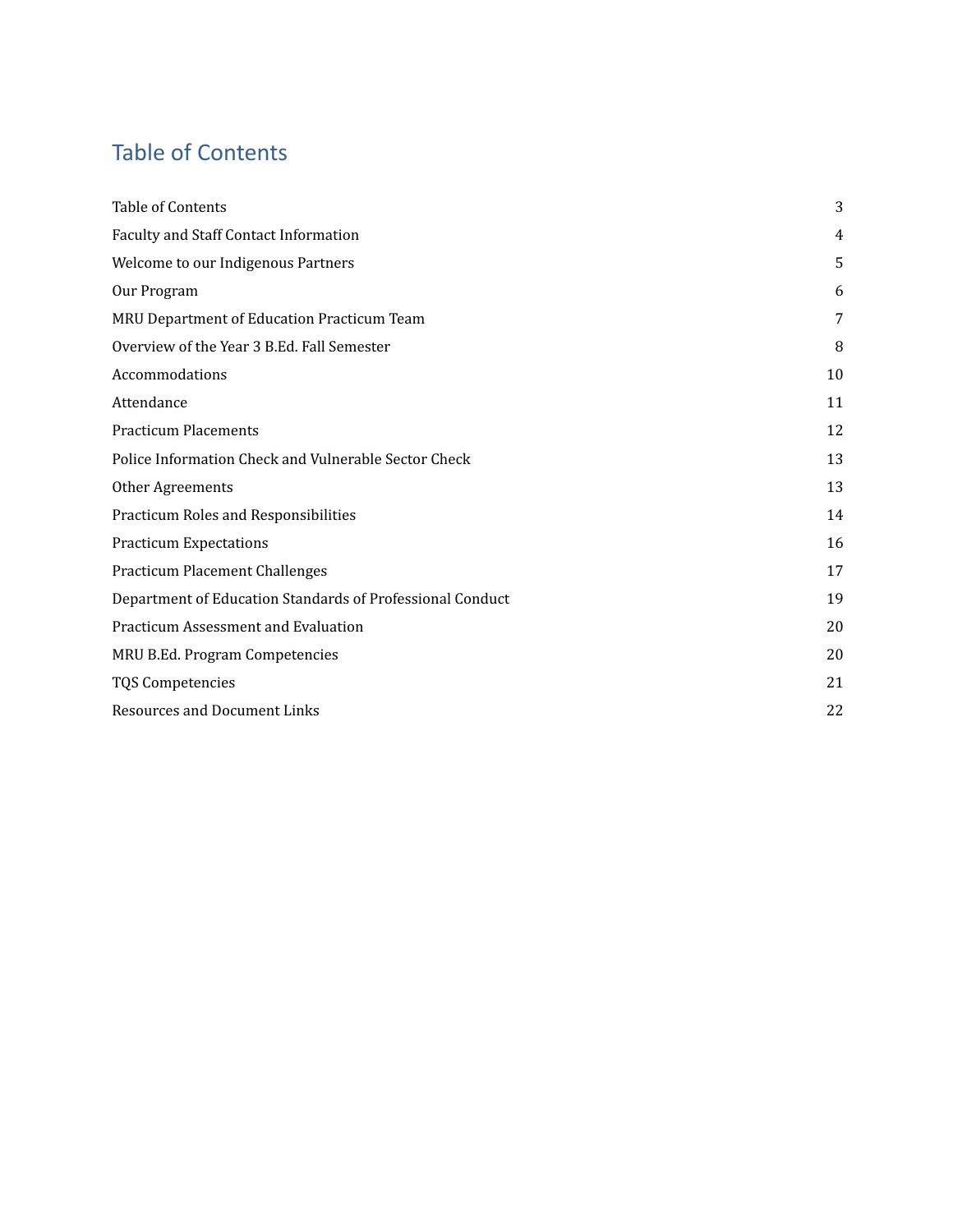# Faculty and Staff Contact Information

<span id="page-3-0"></span>**Dean, Faculty of Health, Community & Education**

Stephen Price [sprice@mtroyal.ca](mailto:sprice@mtroyal.ca)

**Chair, Department of Education** Kevin O'Connor [koconnor@mtroyal.ca](mailto:koconnor@mtroyal.ca)

**Practicum Director, Department of Education**

Shannon Kell [skell@mtroyal.ca](mailto:skell@mtroyal.ca)

**Years 1-3 Coordinator, Department of Education**

Joy Chadwick [jchadwick@mtroyal.ca](mailto:jchadwick@mtroyal.ca)

**Field Experience and Practicum Office, Department of Education**

[fepc@mtroyal.ca](mailto:fepc@mtroyal.ca)

**Integrated Curriculum Director, Department of Education**

Kevin O'Connor [koconnor@mtroyal.ca](mailto:koconnor@mtroyal.ca)

### **Academic Advisor, Department of Education**

Erin Davidson [educadvising@mtroyal.ca](mailto:educadvising@mtroyal.ca)

### **Administrative Assistant, Department of Education**

Jessica Lee Wah *[jleewah@mtroyal.ca](mailto:jleewah@mtroyal.ca)* 

### **Faculty Supervisors, Department of Education**

Deirdre Bailey [dbailey1@mtroyal.ca](mailto:dbailey@mtroyal.ca) Joy Chadwick [jchadwick@mtroyal.ca](mailto:jchadwick@mtroyal.ca) Astrid Heidenreich [aheidenreich@mtroyal.ca](mailto:aheidenreich@mtroyal.ca) Jodi Nickel [jnickel@mtroyal.ca](mailto:jnickel@mtroyal.ca)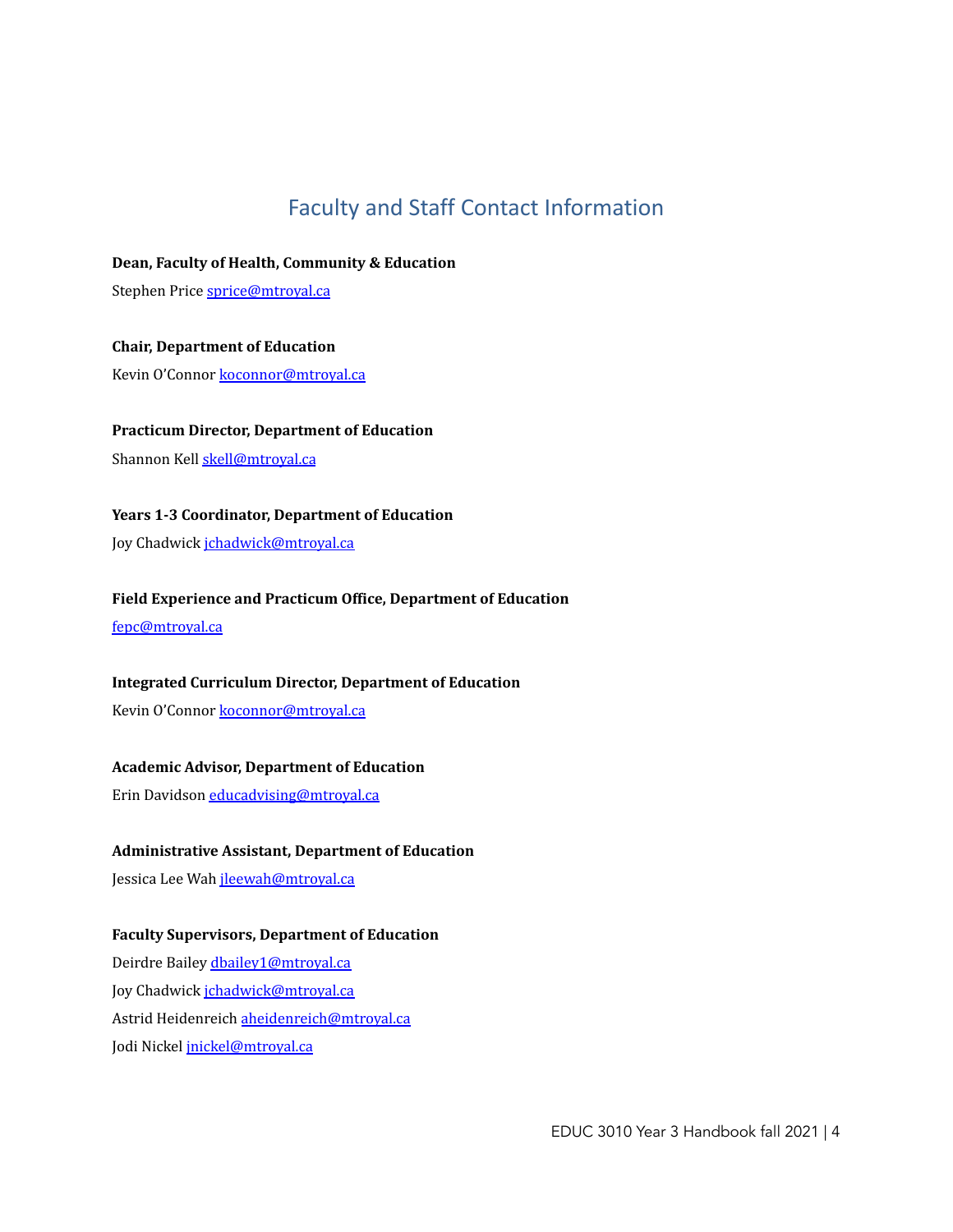Leslie Robertson *Irobertson3@mtroyal.ca* Aleta Terlecki [aterlecki@mtroyal.ca](mailto:aterlecki@mtroyal.ca) Patti Trussler [ptrussler@mtroyal.ca](mailto:ptrussler@mtroyal.ca)

### Welcome to our Indigenous Partners

<span id="page-4-0"></span>The Department of Education at Mount Royal University would like to extend a special welcome to our Indigenous students, mentor teachers, schools, and communities. We are honoured to be partnering with our local Indigenous communities in fostering the growth of our profession.

Mount Royal University is located on the traditional territories of the Niitsitapi (Blackfoot) and the people of the Treaty 7 region in Southern Alberta, which includes the Siksika, the Piikani, the Kainai, the Tsuut'ina and the Iyarhe Nakoda. We are situated on land where the Bow River meets the Elbow River. The traditional Blackfoot name of this place is "Mohkinstsis". This is also home to the Métis Nation of Alberta, Region III.

We acknowledge that we are able to gather on these lands as a result of agreements negotiated between these nations and settlers to peaceably share and care for this land, and that many of these agreements have not been honoured.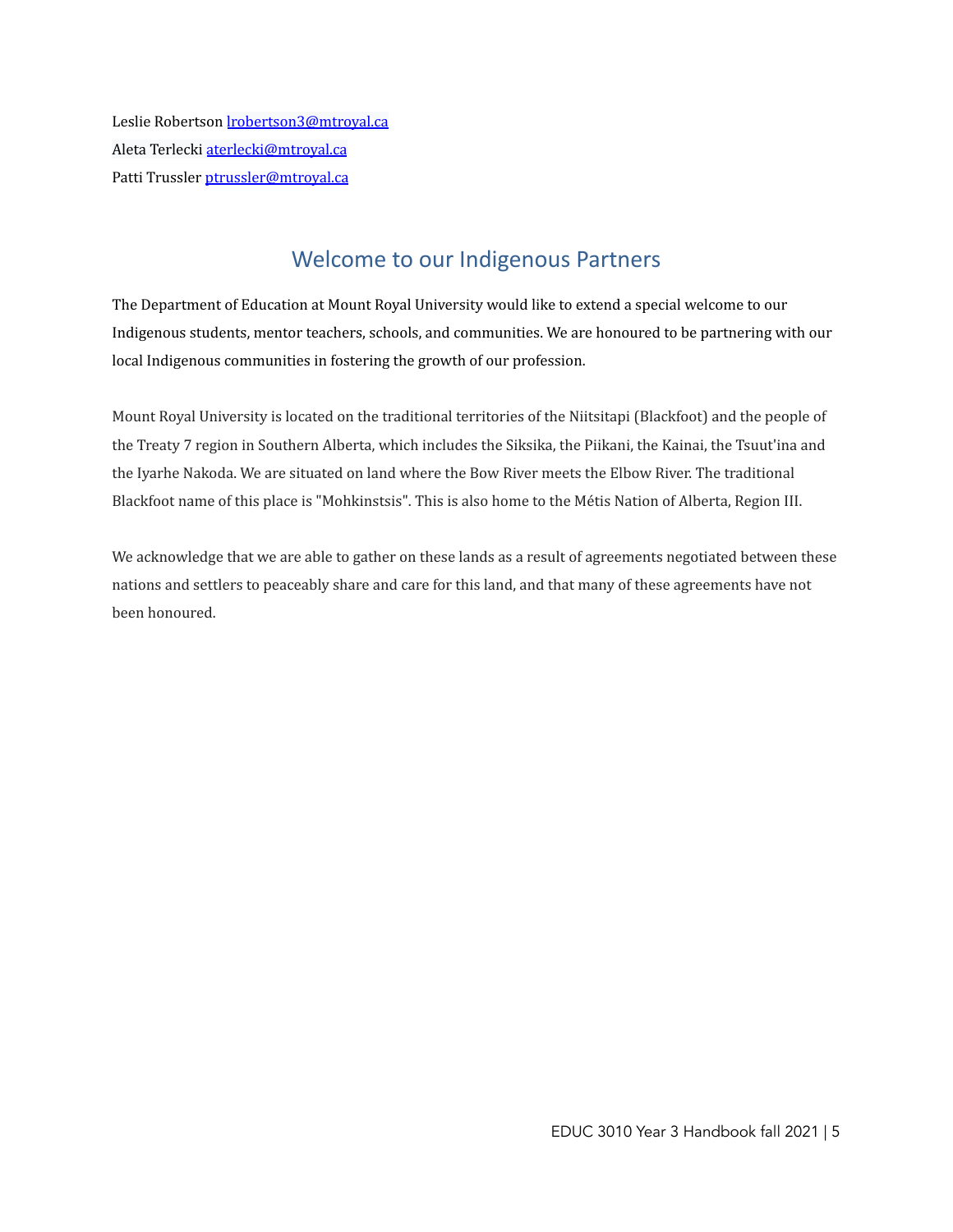### Our Program

### <span id="page-5-0"></span>**Mission:**

Inspiring educational leaders through reflective engagement

### **Values:**

### **Ethical and Reflective Dialogue**

We value reflective practice for developing ethical responsibility. We foster the development of personal integrity and professional responsiveness to learners, colleagues, and the broader community. We respect diversity and work to expose issues of power and injustice so that teacher candidates can cultivate social consciousness in themselves and in their learners, contributing to a more ethical society.

### **Innovation and Engagement**

Recognizing that lifelong learning emerges from genuine student engagement, we value the creation of dynamic learning environments. We value the cultivation of dispositions that encourage inquiry and integration to address deep questions that have relevance within and beyond the classroom. We value teaching strategies and ways of representing understanding that vary according to the needs of learners. We value innovative teaching practices that push beyond the ordinary, including digital, arts-based, and experiential learning.

### **Community and Relationships**

Our professional network extends beyond the campus. We recognize that place and space are integral to building strong community relationships. Mentoring relationships provide our teacher candidates with the capacity to develop competencies related to planning for learning, facilitating learning, assessing learning, creating appropriate classroom environments, and undertaking professional responsibilities. Active partnerships support teacher candidates as they integrate theory and practice. We value connections with the community that foster leadership opportunities for our teacher candidates.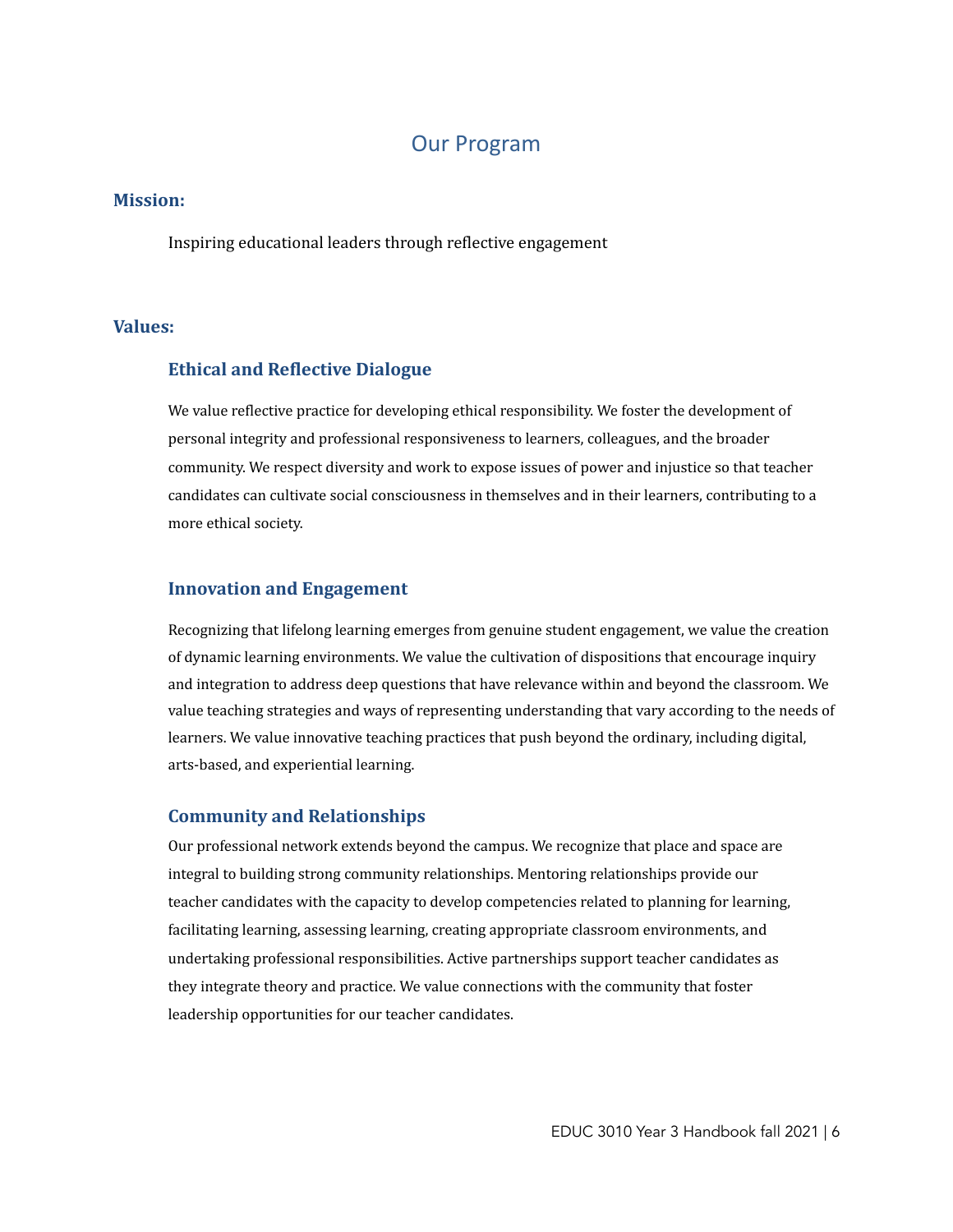### MRU Department of Education Practicum Team

### <span id="page-6-0"></span>**Practicum Director (PD)**

The PD is responsible to develop and enact a strategic plan for practicum placements. The PD networks with school principals, boards, and other organizations and is the central position that oversees and liaises with the other coordinators.

### **Years 1-3 Coordinator**

The Years 1-3 Coordinator is responsible to ensure thoughtful practicum placements and working with the Field Experience and Practicum Coordinator (FEPC) to coordinate Years 1 and 2 field experience and Year 3 practicum. Responsibilities include strong supervision of teacher candidates in field experience and practicum and managing the multiple challenges that emerge for students at risk.

### **Field Experience and Practicum Coordinator (FEPC)**

The FEPC is responsible to liaise with program stakeholders in order to secure placements for field experience and practicum in all years of the program, as well as create, maintain and communicate administrative information relevant to field experience and practicum.

### **Integrated Curriculum Director (ICD)**

The ICD is responsible for developing and strengthening community and school partnerships and collaborative teaching opportunities. This ensures programmatic theory-and-practice integration through a high degree of congruence between the content and pedagogies of courses embedded in field experiences and practicum.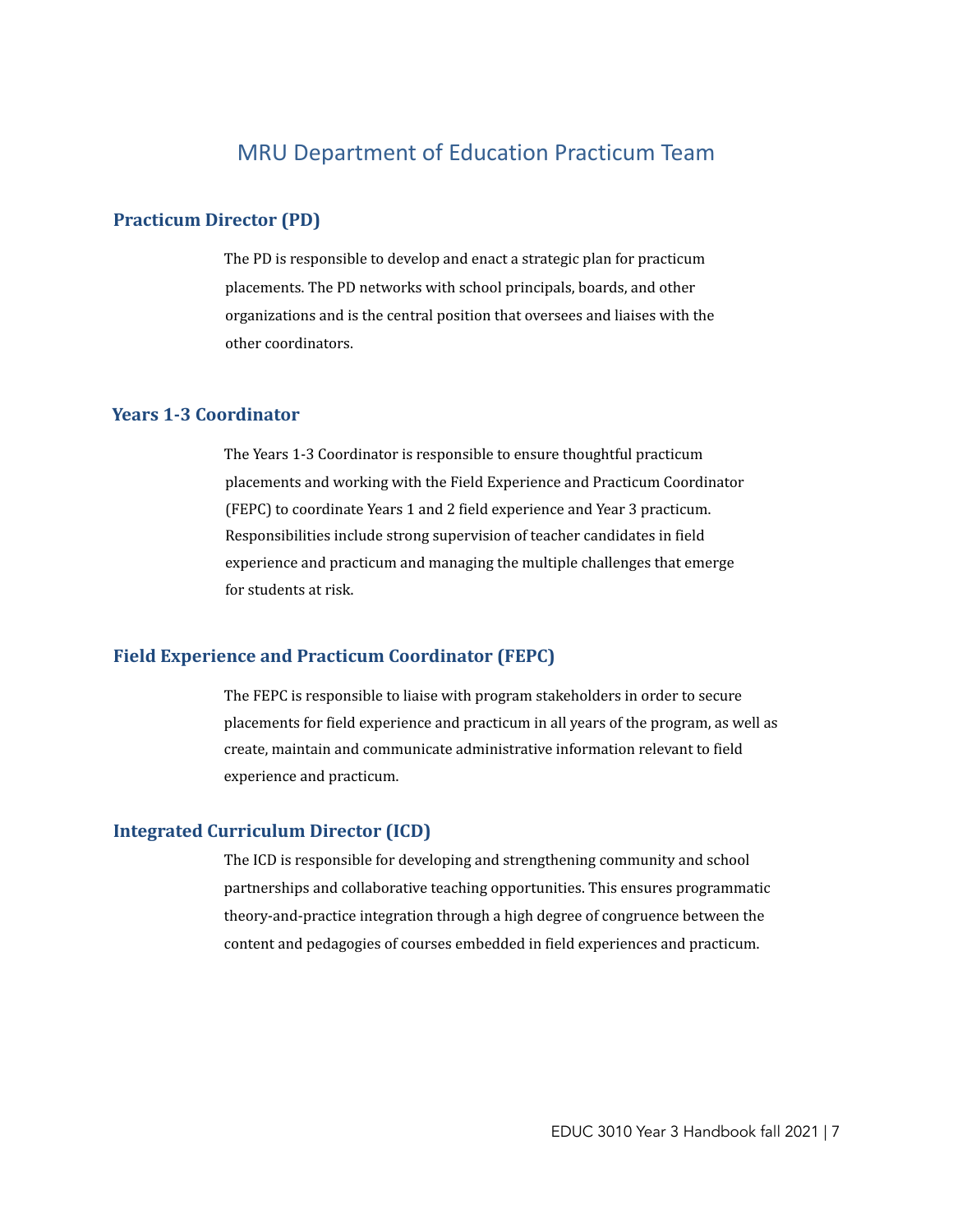### Overview of the Year 3 B.Ed. Fall Semester

### <span id="page-7-0"></span>**Overview**

The EDUC 3010 year 3 practicum takes place over five weeks in the fall semester. The year 3 practicum focuses on the five program competencies of the MRU B.Ed. program: professional responsibilities, planning for learning, facilitating learning, assessment, and inclusive environments. Teacher candidates engage in 100% of the classroom and school experiences throughout the five-week practicum.

In week one, with mentor teacher support, teacher candidates begin to teach 25% of the teaching load. In week two, teacher candidates transition to increased independence in managing teaching and learning responsibilities. This prepares teacher candidates to independently manage 50% of the mentor teacher teaching responsibilities in weeks three, four, and five. The Department of Education encourages all teacher candidates to engage beyond the 50% teaching **minimum** wherever possible.

Mentor teachers commit to providing a variety of feedback to the teacher candidate. This includes verbal feedback on each lesson taught by the teacher candidate, written feedback on at least one lesson per day, and engagement with ongoing meaningful conversations about teaching and learning with the teacher candidate. Teacher candidates will develop their professional practice in response to feedback provided by the mentor teacher. Teacher candidates will collect evidence of professional growth and share reflections on their learning with the mentor teacher.

YR3 STEAM [Semester](https://drive.google.com/file/d/16YhXMB_i0Tk9wkao_RXCzvDrvbEr4ywg/view?usp=sharing) overview fall 2021.pdf

Refer to the EDUC 3010 [Practicum](https://docs.google.com/document/d/1wmCb-0KcrOLz2P5lvDL22W4sCO08FE9IuJGg5GDDh6Q/edit?usp=sharing) I Course Outline Fall 2021 for details.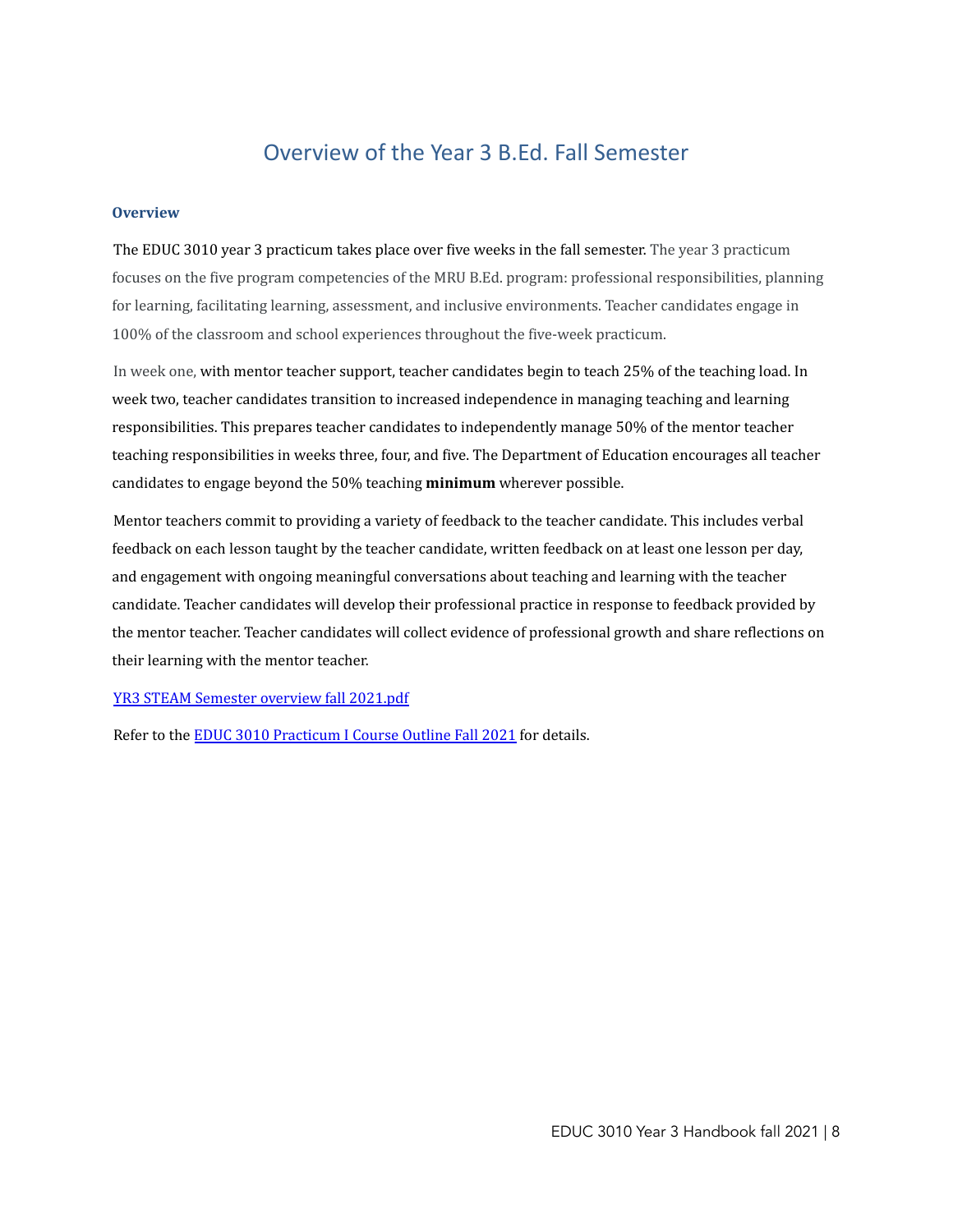### **STEAM semester and year 3 practicum schedule, fall 2021**

The MRU B.Ed. STEAM semester (*science, technology, engineering, arts, and mathematics*) uniquely prepares year 3 teacher candidates (TCs) to create integrated learning during their year 3 practicum experience. Immediately following completion of the STEAM semester coursework, TCs begin the five-week year 3 practicum experience, Monday, November 1, 2021 and finish on Friday, December 3, 2021. To enrich connection opportunities with practicum placement schools, TCs will join their school community for several additional dates during the fall semester. Attendance on these dates is required for successful completion of the year 3 practicum and include the following:

- Tuesday, September 7, 2021 through to Friday, September 10, 2021- ALL DAY
- Fridays throughout the fall semester, September 17 & 24; October 1, 8, 22 (off October 15 for MRU Reading Week)- ALL DAY
- Five-week year 3 practicum Monday, November 1 Friday, December 3, 2021 (ALL DAY)
- STEAM semester celebration Tuesday, December 7, 2021

### **Participation in the EDUC 3010 year 3 practicum is a full-time commitment.**

Along with the four Programs of Study co-requisite courses, the STEAM semester is intentionally designed by the Department of Education to connect coursework to the year 3 practicum. This allows the STEAM courses to be taken as a block and requires all B.Ed. TCs to be available for the 13-week course block. STEAM courses are a full-day commitment, Monday to Thursday, along with practicum placement visits on Fridays. This extends the year 3 fall semester commitments and responsibilities into days that do not follow the MRU calendar schedule of classes. TCs are reminded to pay special attention to the STEAM semester schedule as attendance is a key element of success.

Year 3 practicum placement expectations include starting and ending the school day on the same schedule as the mentor teacher (MT) and following the school schedule for holidays, meetings, and professional development days.

### **Assignments in all STEAM semester co-requisite courses with due dates prior to the start of practicum must be completed before beginning EDUC 3010 year 3 practicum.**

We strongly recommend that TCs **DO NOT** maintain a part-time job during this semester as the time commitment required for success is significant.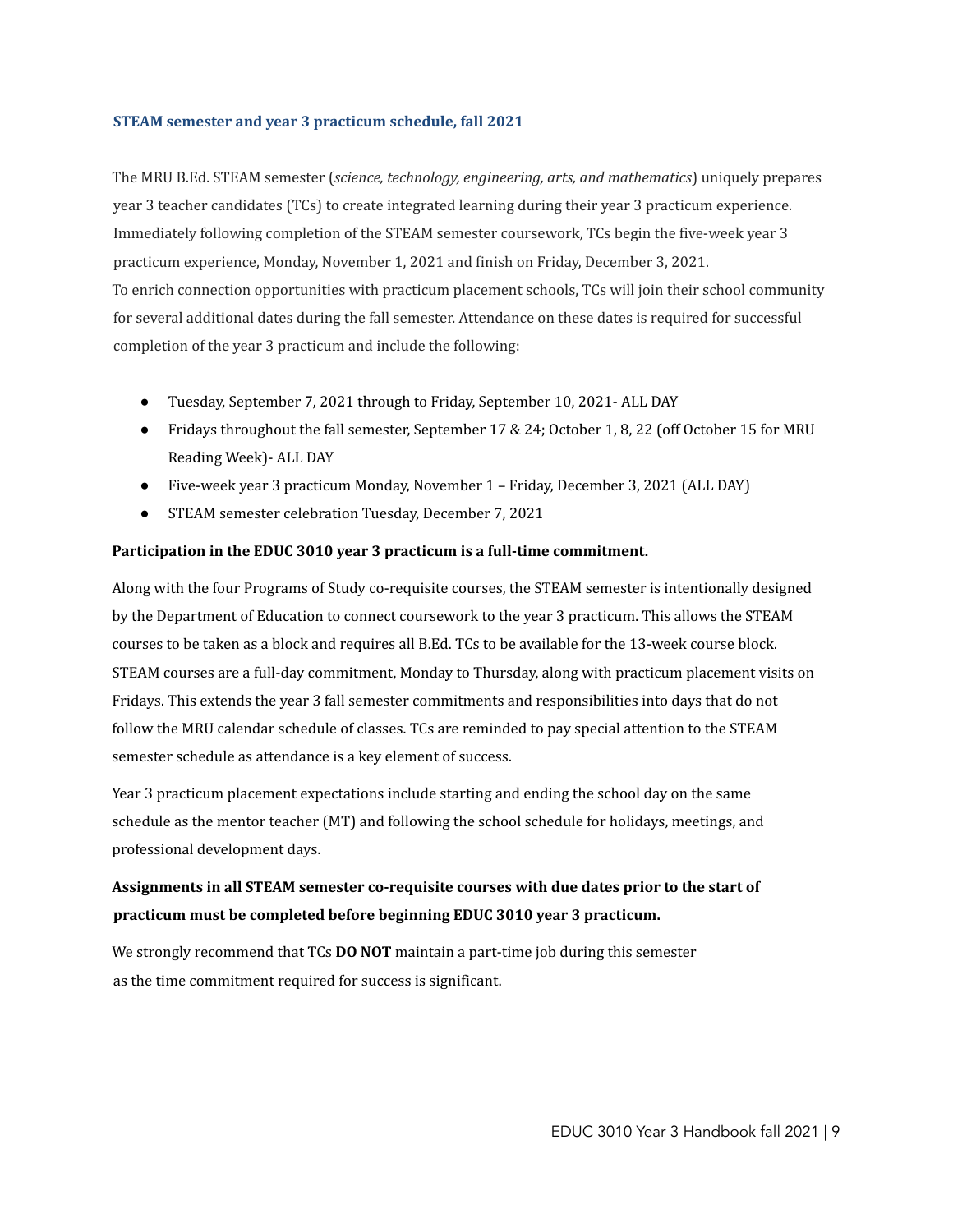### **STEAM Semester Courses (September 13- October 29, 2021)**

The MRU B.Ed. program is inquiry-based and focuses on subject integration as well as theory-practice connections. The fall practicum semester for Year 3 TCs includes four curriculum and pedagogy courses, field studies with community partners, and the five-week practicum placement. Year 3 TCs also connect with practicum placements on Fridays throughout the fall semester. The dates for fall 2021 are as follows: September 17, 24, October 1, 8, and 22, 2021.

The EDUC 3010 year 3 practicum provides TCs with opportunities to deepen their understanding of the five B.Ed. program competencies: professional responsibilities, planning for learning, facilitating learning, assessment, and inclusive environments. The block of curricular courses for this semester is intended to promote a STEAM (Science, Technology, Engineering, Arts, and Mathematics) interdisciplinary approach:

- EDUC 3104 **Arts Integration**
- EDUC 3106 **Science**
- EDUC 3108 **Mathematics**
- EDUC 3326 **Technology**

### Accommodations

<span id="page-9-1"></span><span id="page-9-0"></span>Teacher candidates experiencing a disability-related barrier are encouraged to make appointments with both Accessibility Services and the Department of Education Academic Advisor prior to beginning practicum. Identification and organization of reasonable accommodations is the responsibility of the teacher candidate and requires sufficient lead time and communication. Making connections for supports may occur as much as one full semester in advance of a field experience or practicum placement.

### **Attendance**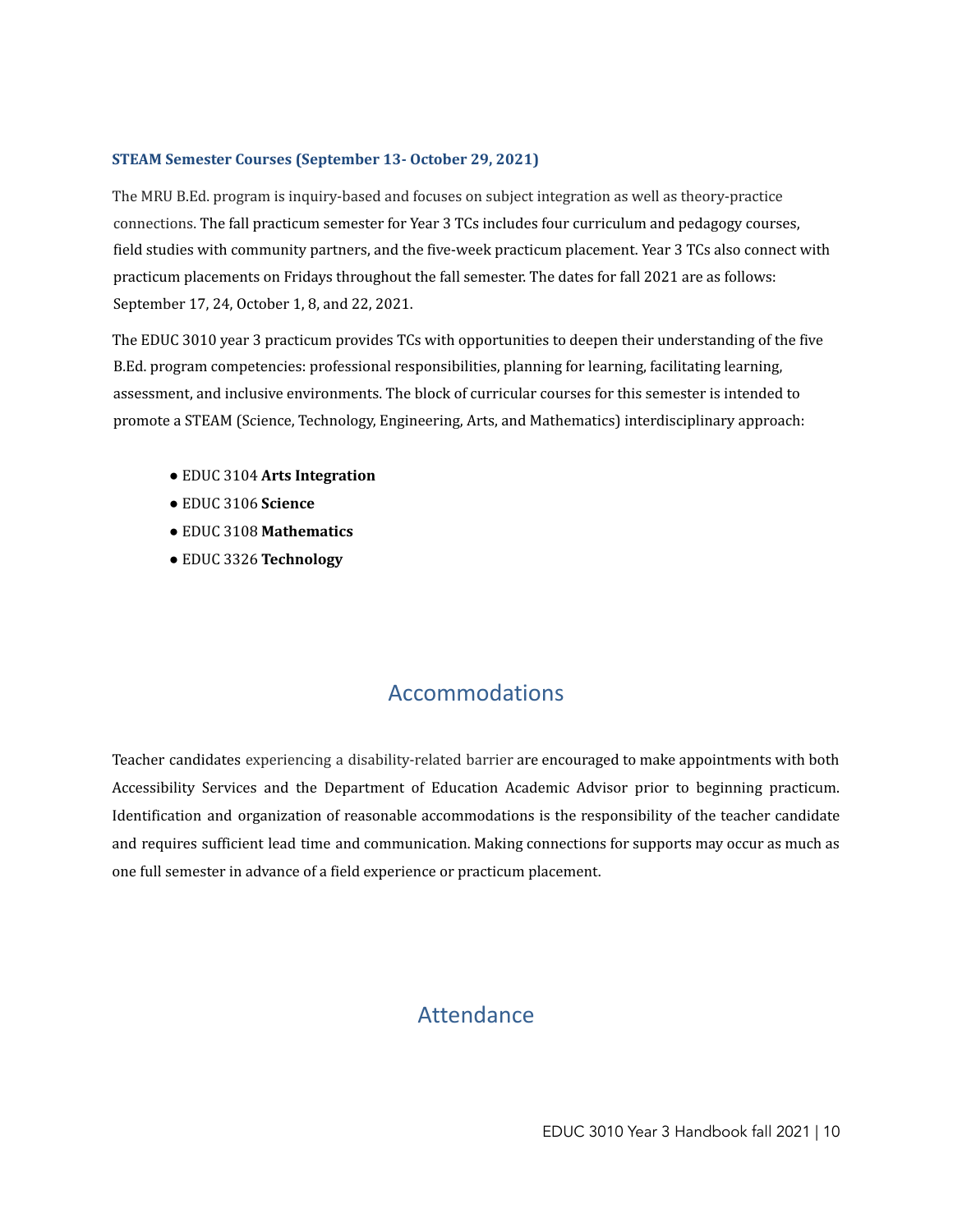Professional learning communities are a critical component of teachers' learning in schools. Likewise, the learning communities in education courses become powerful sources for the learning of teacher candidates. The program also endeavours to initiate teacher candidates to professional expectations regarding preparedness and communication; just as teachers must prepare lessons and notify their schools when they must be absent, so teacher candidates must notify their instructors (and mentor teachers if applicable) when they must be absent. Instructors will document absences/lates and teacher candidates may be required to complete compensatory assignments to demonstrate learning for missed course material. Instructors who are concerned regarding excessive absences or lates will communicate these concerns to the Department of Education Chair.

### **COVID-19 SAFETY PROTOCOLS**

Protocols for work in schools are being continually updated by school divisions and individual schools. This work is dynamic as schools respond to unfolding situations and advice from AHS. TCs are required to follow protocols developed by MRU, by the practicum placement school division, and by the specific placement school.

- 1) It is every MRU student's responsibility to be familiar with MRU's Covid-19 updates and information. This can be found on the MRU [Website](https://www.mtroyal.ca/COVID19/index.htm) and is updated regularly.
- 2) It is each TC's responsibility to be familiar with and follow their school placement's protocols and guidelines:

Calgary Board of Education COVID-19 [Information](https://cbe.ab.ca/about-us/school-culture-and-environment/health-and-wellness-in-school/Pages/coronavirus.aspx) Calgary Catholic COVID-19 [Information](https://www.cssd.ab.ca/covid-19) Rockyview School District COVID-19 [Information](https://www.rockyview.ab.ca/school-re-entry-plan/) Connect Charter School COVID-19 [Information](https://connectcharter.ca/covid-19/)

3) All MRU TCs are encouraged to get [vaccinated](https://www.alberta.ca/covid19-vaccine.aspx). It is our individual and collective and professional responsibility to ensure the health and safety of the students we work with. Elementary children are currently ineligible to receive the COVID-19 vaccination and therefore, those in a position of care have a professional responsibility to do their part.

All current MRU campus health measure can be found here: <https://www.mtroyal.ca/COVID19/index.htm#current-campus-restrictions>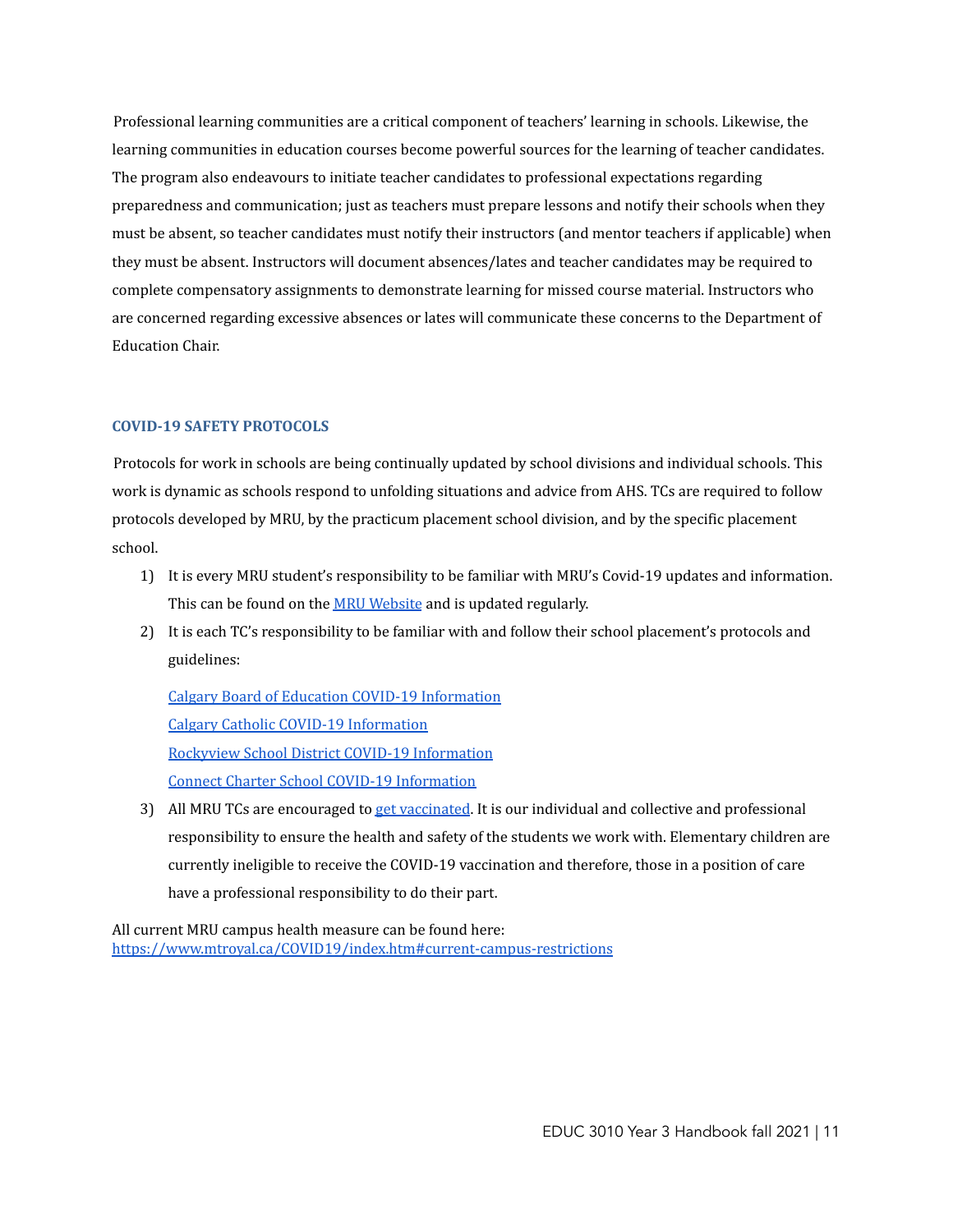# Practicum Placements

<span id="page-11-0"></span>All MRU B.Ed. field experience and practicum placements are made through the Field Experience and Practicum Office. The Field Experience and Practicum Coordinator (FEPC) and the Practicum Director (PD) work collaboratively to ensure we honour our practicum agreements.

Under no circumstances will teacher candidates contact school personnel directly or make their own arrangements. Changing mentor teachers independently once placements are confirmed is also not permitted. Teacher candidates are invited to complete the *Field Experience Information Form* prior to the start of the semester. Here, TCs provide information to ensure we do not create placements in schools where there are familial relations including but not exclusive to parents, children, siblings, cousins, or personal friends. If such a placement accidentally occurs, the teacher candidate must notify the FEPC Office immediately[fepc@mtroyal.ca](mailto:fepc@mtroyal.ca)

Field experience and practicum placements are based on careful consideration of many factors, including:

- availability of school placements:
- professional learning priorities of placement schools;
- appropriateness of school placements, and
- size of teacher candidate cohorts

### **During the practicum, teacher candidates are responsible for securing their own transportation (own vehicle, carpooling with other TCs or transit, etc.) and all related costs.**

Due to the large number of teacher candidates in the program and the complexity of developing school cohorts, revisions to placements are not possible. In extreme circumstances, consideration of a change (e.g., legal, religious, or personal safety concerns) may be reviewed by members of the practicum team.

If a mentor teacher goes on leave for *more than one week* and a substitute is present, the teacher candidate will immediately inform the faculty supervisor as arrangements will need to be made with the school administration regarding the placement and the evaluation.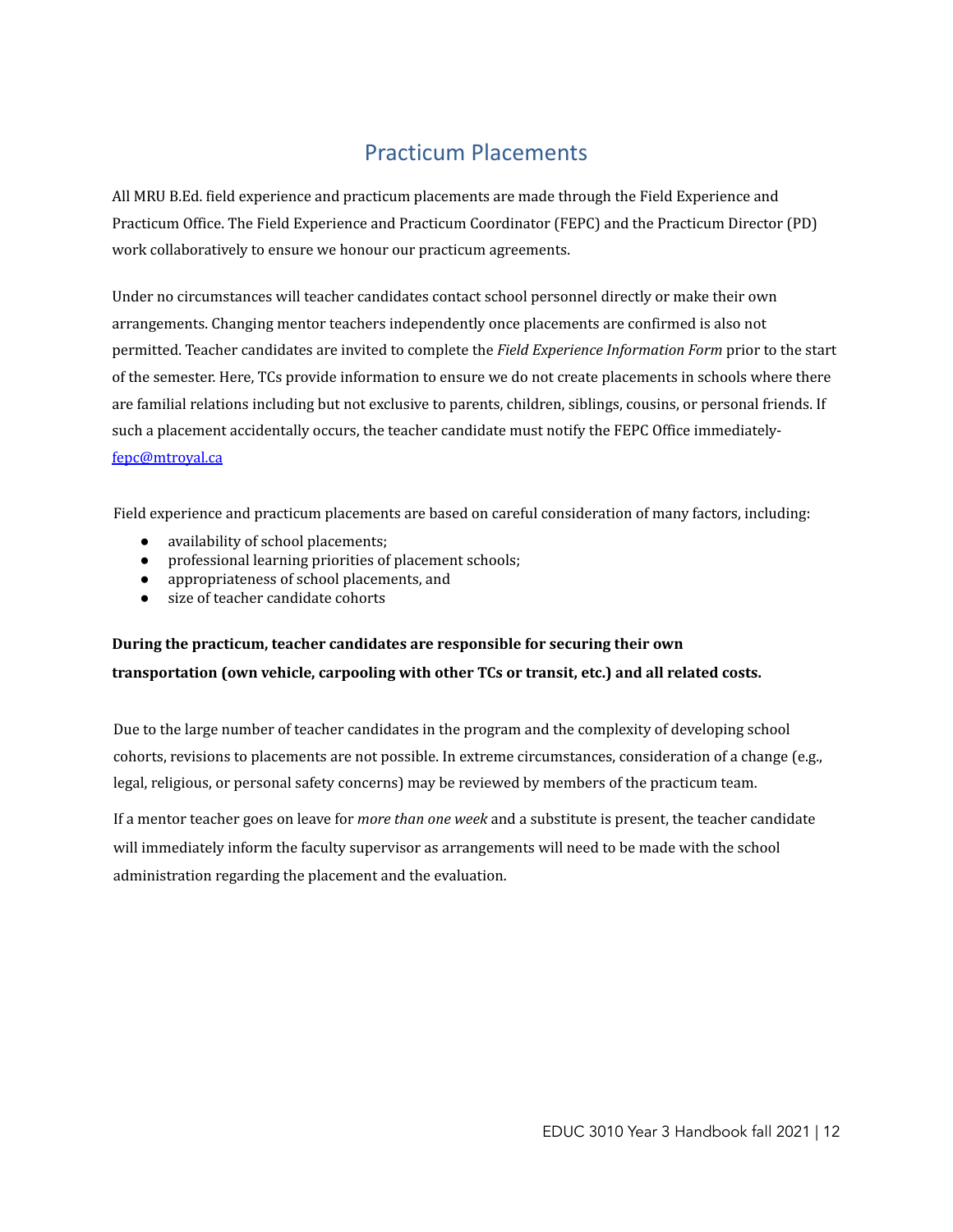# <span id="page-12-0"></span>Police Information Check and Vulnerable Sector Check

### **Teacher candidates must obtain a new Police Information Check and Vulnerable Sector Check (dated March 1 or later) specifically for the purpose of this unpaid year 3 practicum.**

Typically, teacher candidates who reside in Calgary access the Police Information Check (PIC) and Vulnerable Sector Check (VSC) at a Calgary Police Service location indicated on this website:

http://www.calgary.ca/cps/Pages/Public-services/Police-information-checks-locations.aspx

TCs residing in Calgary can either email Calgary Police Service at cps-picunit@calgarypolice.ca or call 403-428-2052 and leave a message to gain instructions on how to proceed.

### **Teacher candidates must not apply for an EPIC; EPICS are NOT accepted.**

- TCs residing outside of Calgary may access their local police service.
- TCs must show an original copy of the PIC/VSC to the practicum school.
- TCs who do not complete or do not have a clear PIC/VSC may not be eligible to participate in field experience.

### **If there are any changes to a TC's PIC/VSC status after the document has been obtained, the TC must notify the FEPC and the Years 1-3 Coordinator immediately.**

A new clearance may also be requested by the MRU Department of Education, a school district, or a practicum placement school at any time. Schools may require an additional police check designated specifically for volunteers if teacher candidates wish to volunteer beyond the practicum timeline.

# Other Agreements

<span id="page-12-1"></span>All MRU Department of Education teacher candidates will complete a Confidentiality Agreement, fill out a Driver Waiver and a Model Release form. All documents will be shared digitally with TCs in September by the Education Academic Advisor.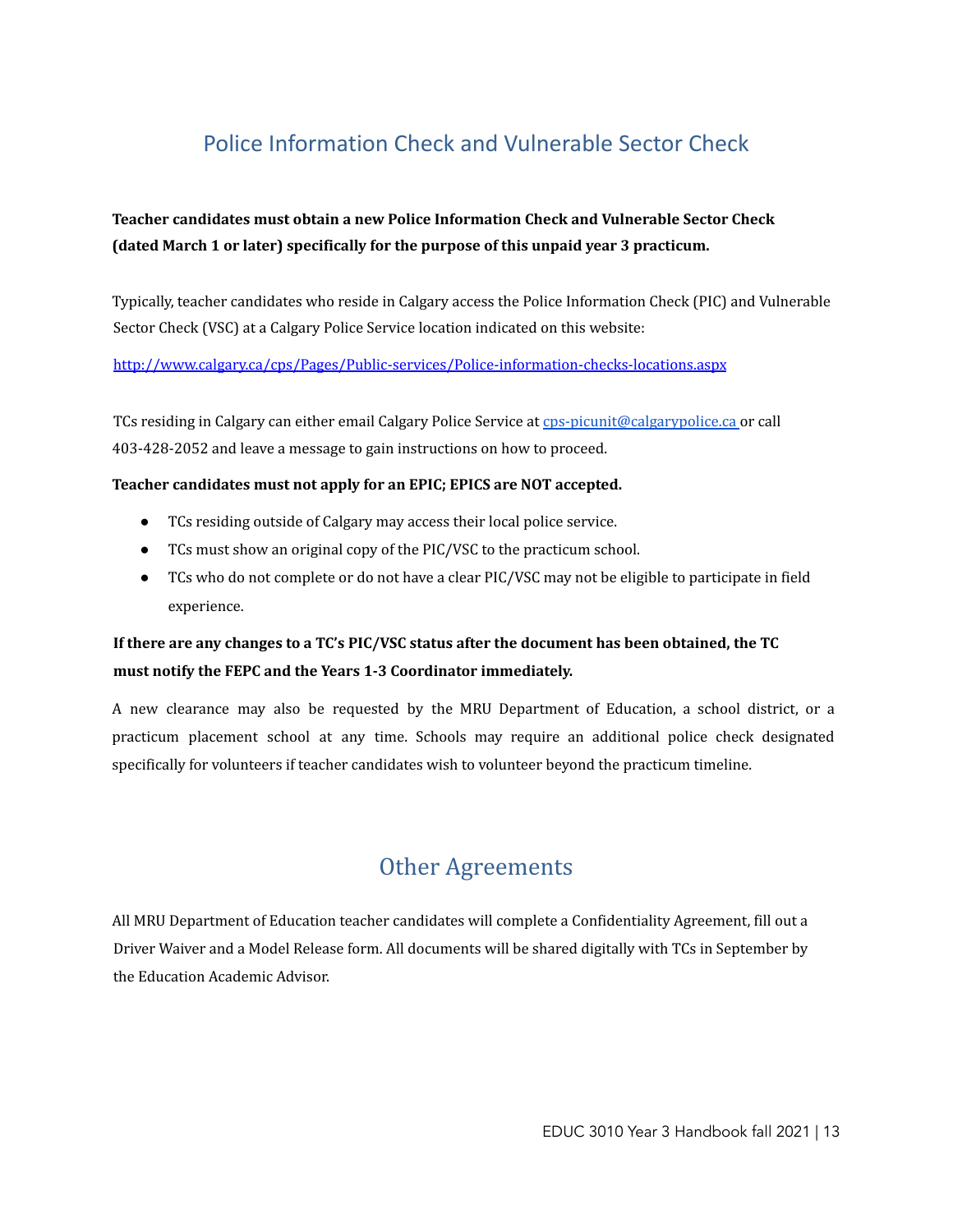# Practicum Roles and Responsibilities

<span id="page-13-0"></span>Throughout the EDUC 3010 year 3 practicum, there exists an important triad relationship. The roles of the teacher candidate, mentor teacher, and faculty supervisor are key to the success of this professional learning experience. Expectations for each role along with key responsibilities are outlined below. As each practicum placement is unique, if any aspect of the role is unclear, each party is expected to seek further clarification and support.

### **Teacher Candidates are expected to:**

- Become familiar with the school and classroom context (physical setting, schedules, policies, and procedures), the students (class lists, seating plans), and teaching assignment details
- Arrange a teaching day start and end time that best serves the needs of the students, teaching and learning priorities, and the MT. This will allow the TC to fully engage in experiencing the life of the teacher.
- Conference with MT to discuss teaching and learning needs, teaching and learning planning, and assessment strategies
- Write lesson plans for all lessons taught using the YR3 Lesson Plan [Template](https://docs.google.com/document/d/15gVtFf6_zPonooC3xl4ppAQE6DeKqzy1NDvKmVRLqg0/edit?usp=sharing) fall 2021
- TCs may teach from plans prepared in collaboration with the MT for the first week of the practicum. TC developed lesson plans will be reviewed by the MT at least 24 hours prior to teaching. Exceptions to this timeline may be negotiated with the faculty supervisor (FS) and the MT.
- Participate in all activities that constitute the working day of the MT. The MT is expected to be available throughout the teaching day to provide support to the TC. TCs are not certificated teachers and at no time should act as substitute teachers. This contravenes the expectation of safety for students, TCs, and MTs.
- Participate in and contribute to weekly seminars with the faculty supervisor
- Adhere to all school policies including expectations of professional attire and personal presentation
- Contact the MT, the practicum placement, and the FS if the TC is to be absent. In the event of an absence, the TC is responsible for providing lesson plans to the MT for any **lessons the TC was scheduled to teach**
- Complete course requirements indicated in the **EDUC 3010 [Practicum](https://docs.google.com/document/d/1wmCb-0KcrOLz2P5lvDL22W4sCO08FE9IuJGg5GDDh6Q/edit?usp=sharing) I Course Outline Fall 2021**, This includes daily lesson reflections, weekly seminar posts and journal reflections, and contributions to the professional learning plan (PLP) to provide evidence of achieving course learning goals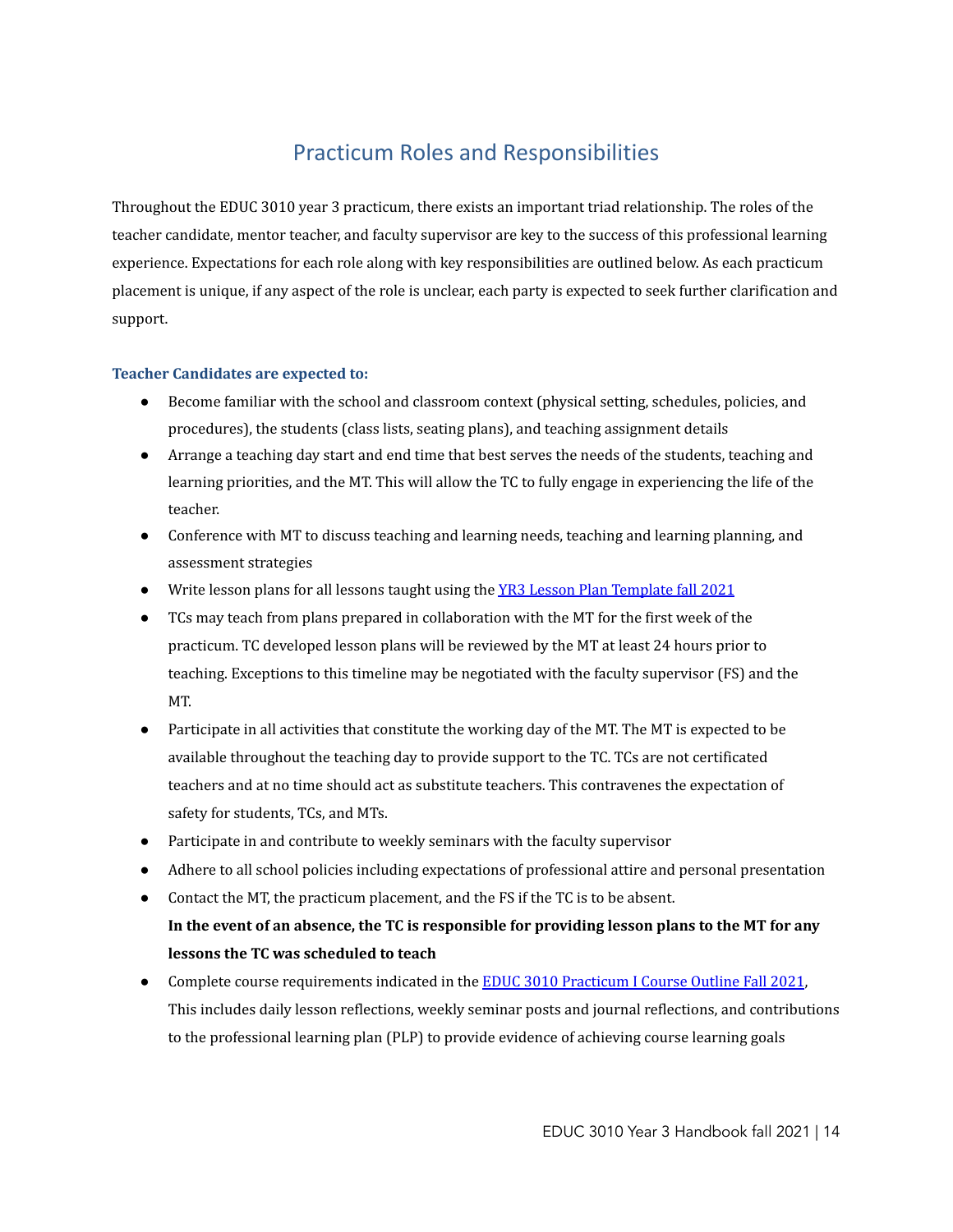- Maintain an up-to-date digital dossier with general information (school documents, class lists, schedules, seating plans), lesson planning information (lesson plans for each lesson taught, reflections on lessons, feedback from the MT, feedback from the FS, artifacts of student learning), evaluations (copies of mid-term and final evaluations), and other items (collections of useful ideas, professional goals, teacher resources)
- Collaborate with MT and FS to complete mid-term and final evaluation documents, providing evidence of reflective growth through daily lesson reflections and weekly journal reflections, and the professional learning plan (PLP). [Professional](https://drive.google.com/file/d/1-WY6Jn0vgPwX5jYvNalO-5hXH_Jn5Nc5/view?usp=sharing) Learning Plan (PLP).pdf

### **Mentor Teachers are expected to:**

- Develop a trusting relationship with the teacher candidate
- Provide a welcoming environment by orienting the teacher candidate to school staff, facilities, and school activities
- Facilitate a transition that allows students to accept the teacher candidate as a legitimate authority in the classroom
- Work closely with the teacher candidate to determine appropriate learning experiences to ensure professional growth
- Engage the teacher candidate in discussions about professional learning goals
- Provide the teacher candidate with student information that will inform planning and interaction within the classroom
- Encourage the teacher candidate to develop their unique teaching presence
- Support the teacher candidate in their professional growth by providing opportunities for the TC to evaluate their own progress
- Assist and support the teacher candidate through the co-planning lessons in the first week and in weeks two to five, providing suggestions for individual lessons which will allow the gradual transition towards TC teaching independence
- Observe all lessons taught, supervise and provide written feedback of at least one lesson daily, and provide ongoing assessment and coaching
- Notify the faculty supervisor if concerns arise or if there is evidence that the teacher candidate is experiencing considerable difficulty
- Collaborate with the teacher candidate and faculty supervisor to complete mid-term and final evaluation documents, reviewing documented evidence of reflective growth in the practicum binder, journal entries, and [Professional](https://drive.google.com/file/d/1-WY6Jn0vgPwX5jYvNalO-5hXH_Jn5Nc5/view?usp=sharing) Learning Plan (PLP). Professional Learning Plan [\(PLP\).pdf](https://drive.google.com/file/d/1-WY6Jn0vgPwX5jYvNalO-5hXH_Jn5Nc5/view?usp=sharing)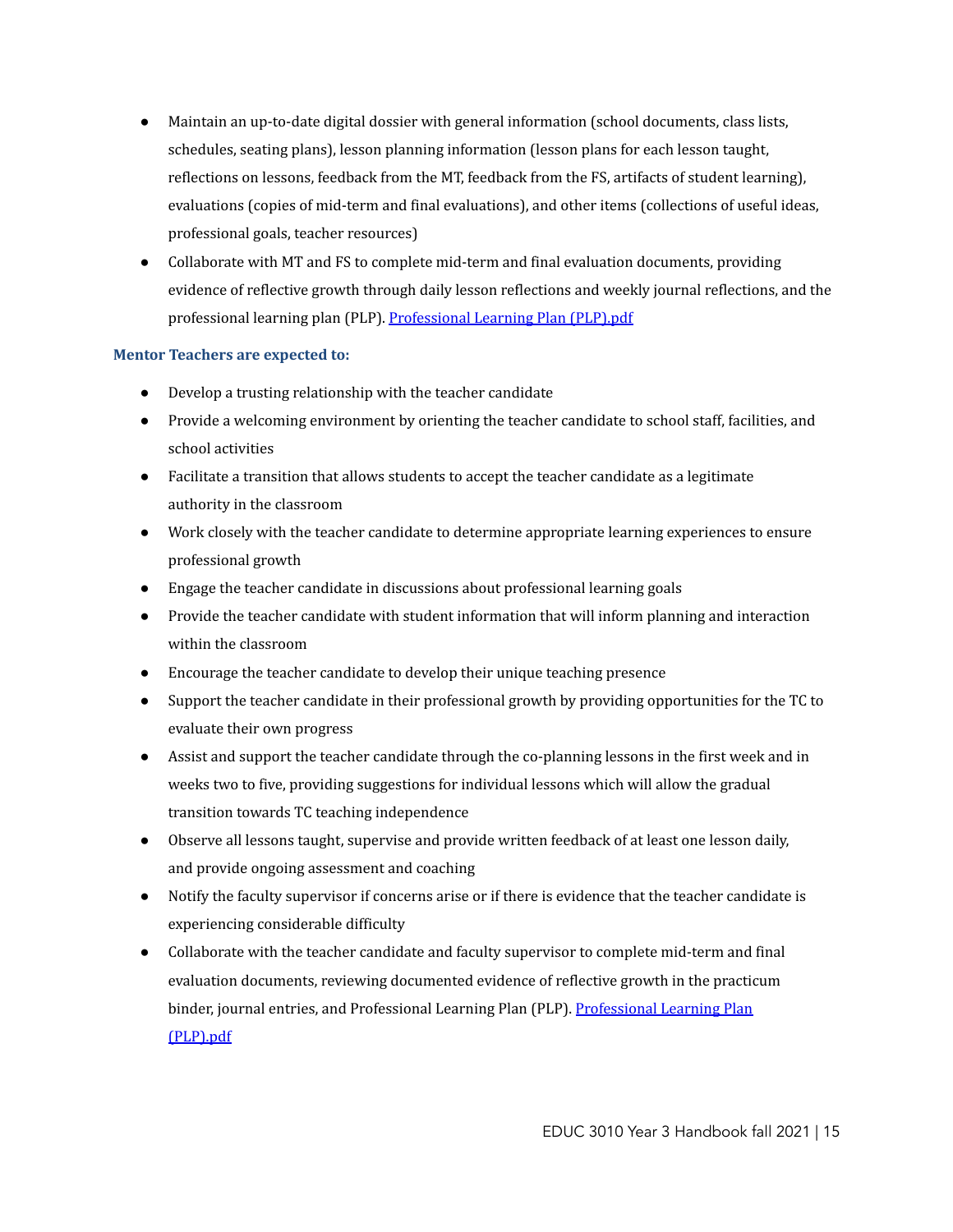### **Faculty Supervisors are expected to:**

- Contact the MTs and TCs weekly through school visits and weekly seminars
- Provide feedback on weekly reflection journal entries connecting to weekly seminar topics
- Supervise two lessons during the five-week practicum. Supervision is defined as pre-conference (virtual or in-person), a full lesson observation, and post-conference feedback (virtual or in-person). Lesson [Observation](https://docs.google.com/document/d/1HOyYiezFZCqnJNAWHOmg4uuJUALUnWyFPztlzZyHPfY/edit?usp=sharing) Template YR3
- Evaluate teacher candidates' Professional Learning Plan in the final seminar presentation [Professional](https://drive.google.com/file/d/1-WY6Jn0vgPwX5jYvNalO-5hXH_Jn5Nc5/view?usp=sharing) Learning Plan (PLP).pdf
- Monitor teaching assignment and assigned responsibilities
- Work closely with the MT to determine appropriate experiences ensure TC professional growth
- Collaborate with TCs and MTs to complete mid-term and final evaluation documents, reviewing documented evidence of reflective growth, weekly journal reflections, and Professional Learning Plan content

### Practicum Expectations

<span id="page-15-0"></span>All time in the 3010 practicum placement prior to the five-weeks is an opportunity to build relationships, connect STEAM course learning, and establish your teacher presence. During the five-week practicum, teacher candidates are required to maintain an accurate weekly teaching schedule. This provides a clear overview of the activities and responsibilities of the TC and serves as important documentation for the PLP. TCs submit their weekly schedule to the faculty supervisor prior to the start of each week. This will allow the faculty supervisor to connect on specific teaching and learning activities while effectively monitoring TC teaching time.

Teacher candidates are required to prepare a digital dossier that includes written lesson plans for each lesson taught and reflections on each of these lessons using the Department of Education YR3 Lesson Plan [Template](https://docs.google.com/document/d/15gVtFf6_zPonooC3xl4ppAQE6DeKqzy1NDvKmVRLqg0/edit?usp=sharing) fall [2021.](https://docs.google.com/document/d/15gVtFf6_zPonooC3xl4ppAQE6DeKqzy1NDvKmVRLqg0/edit?usp=sharing) The digital dossier also includes feedback from the mentor teacher (feedback on at least one written lesson from the MT each day) and artifacts of student learning. The digital dossier must be regularly updated and available to the faculty supervisor for review at any time.

In addition to the digital dossier, teacher candidates are required to complete a weekly seminar post for each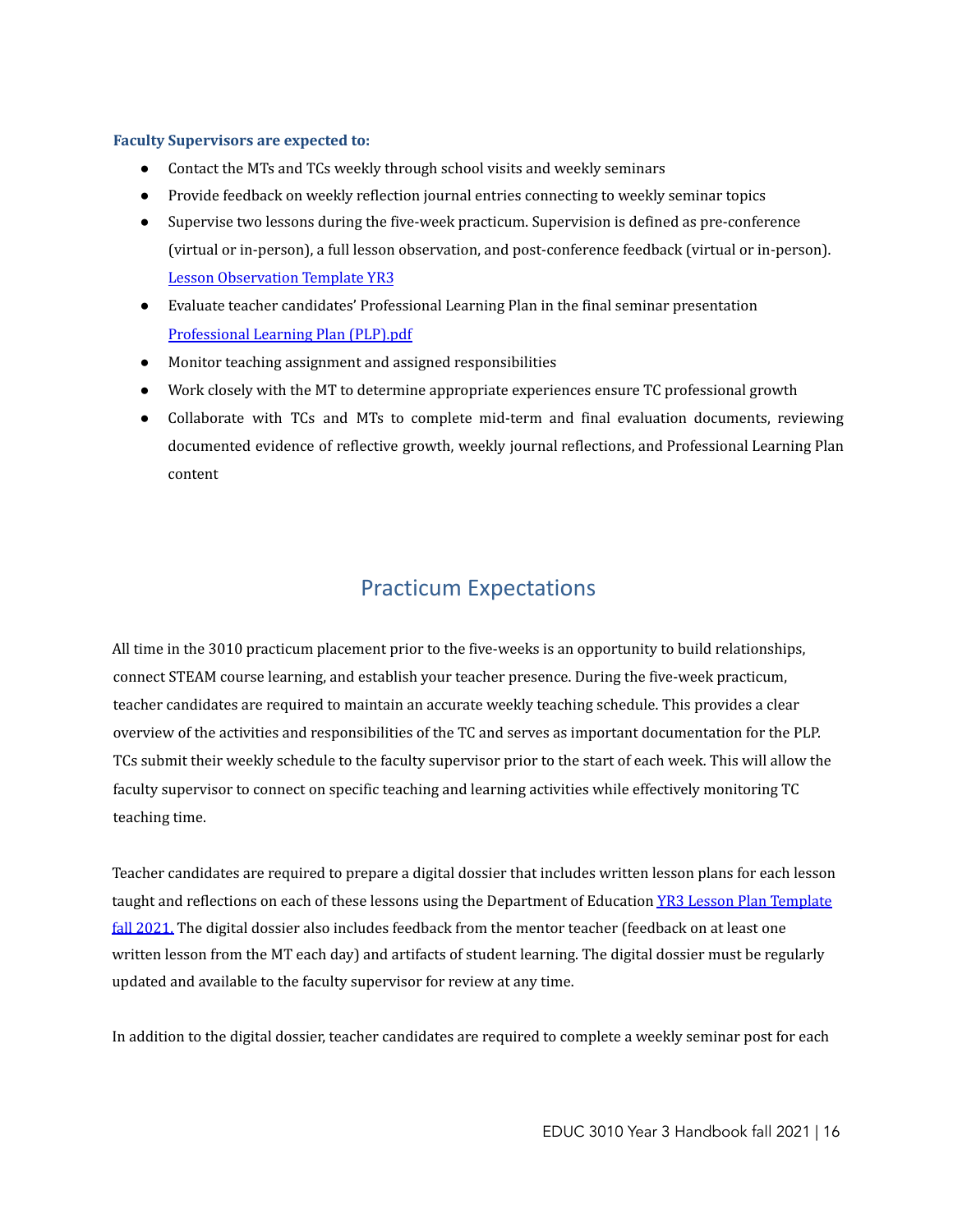of the weekly seminar topics along with a weekly reflection journal connecting to their teaching experiences. Please see the EDUC 3010 [Practicum](https://docs.google.com/document/d/1wmCb-0KcrOLz2P5lvDL22W4sCO08FE9IuJGg5GDDh6Q/edit?usp=sharing) I Course Outline Fall 2021. Year 3 TCs are also expected to provide evidence for each of the five B.Ed. program competencies: professional responsibilities, planning for learning, facilitating learning, assessment, and inclusive environments in their PLP. The PLP will build on work completed in previous education courses and will showcase the teacher candidate's professional growth.

### Practicum Placement Challenges

#### <span id="page-16-0"></span>**Placement difficulties with respect to communication and professional relationships**

Together, teacher candidates and mentor teachers will review their roles and responsibilities as noted above. A positive working and learning relationship requires open lines of communication, developing trust, and the ability to engage in difficult conversations. The faculty supervisor is excellent support when initiating a positive working and learning relationship.

If a situation cannot be resolved with the support of the faculty supervisor, the faculty supervisor will meet with the Years 1-3 Coordinator to determine an appropriate course of action.

In cases of professional misconduct, the issue may be reported to the MRU Office of Student Conduct.

#### **Failure to complete**

Full attendance in the year 3 practicum is mandatory. Where absences are deemed unavoidable, the teacher candidate may be permitted to make up the time at the end of the practicum period. Where absences are deemed unjustified, the TC will receive a failing grade. Justified absences must be supported by documentation and include, but are not restricted to personal illness, bereavement, personal injury, unavoidable and unanticipated demands in caring for dependents. Decisions for awarding an incomplete grade are that of the mentor teacher and faculty supervisor.

#### **Failure to meet expectations**

Teacher candidates who are rated as "*not yet meeting expectations*" or "*not applicable*" in any area on the final evaluation, will not pass the practicum. In exceptional situations, the mentor teacher and faculty supervisor may agree that a teacher candidate will meet expectations if provided an extended period of practicum. In this case, the FS will meet with the Years 1-3 Coordinator to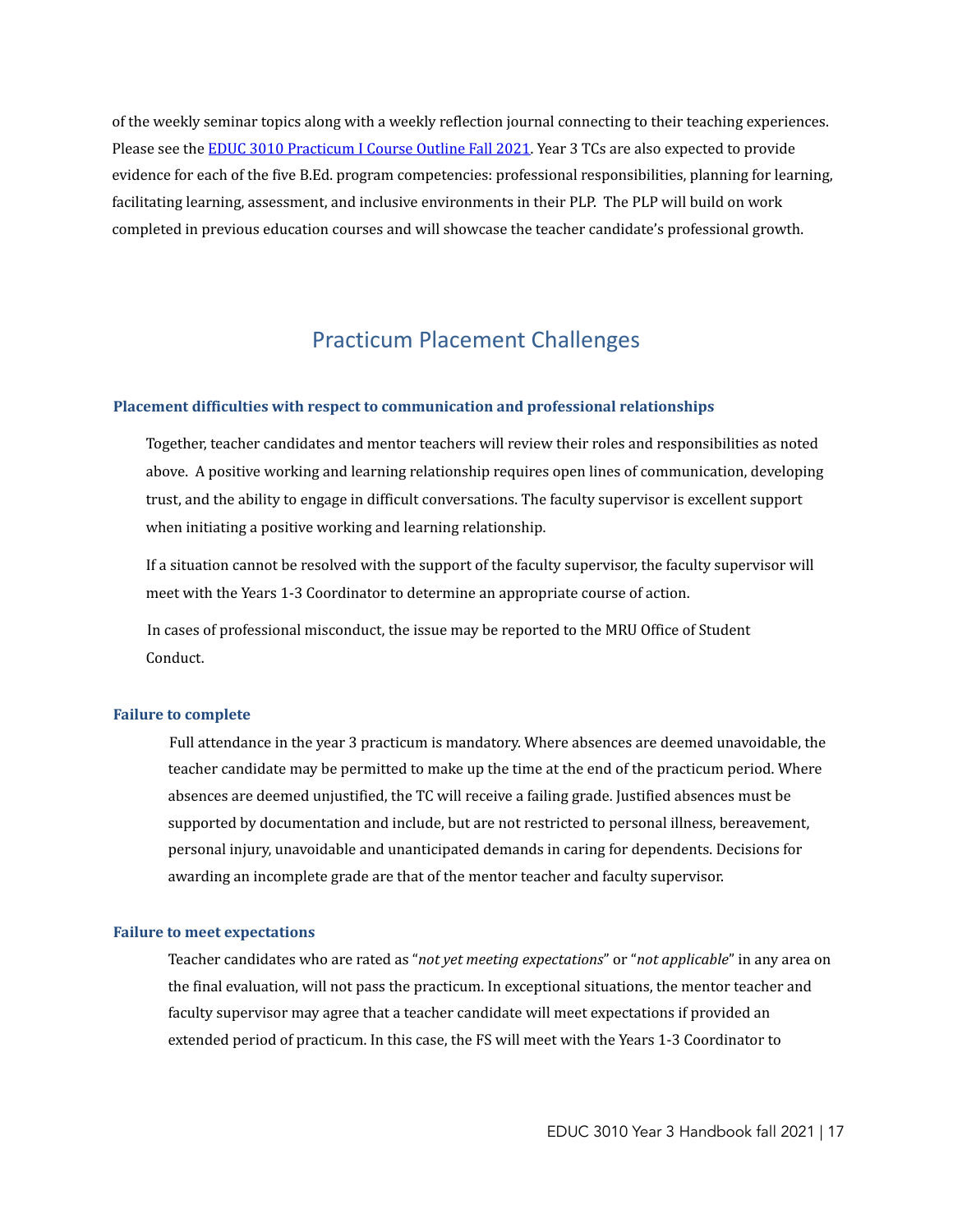determine an appropriate course of action.

#### **Termination of Placement**

The following indicate circumstances in which a practicum placement may be terminated:

- *1. "At the professor's discretion, a student in an experiential learning course (e.g., practicum, fieldwork, work experience, Co-op, or clinical placement) may be removed from the course at any point in the semester and assigned an "EF" grade, if the student's academic performance directly or indirectly threatens the safety of others"* **MRU Academic Calendar 2021-2022** *<https://catalog.mtroyal.ca/content.php?catoid=26&navoid=1980>*
- *2.* "*Upon express written notice to the Post-Secondary Institution, the [school district] may terminate the participation in the practicum of any practicum student with immediate ef ect:*
	- *(a) Who fails to follow [school district] policies and applicable procedures;*
	- *(b) who is or has engaged in activities contrary to [school district] policies;*

(c) who, in the reasonable opinion of the [school district] acts or has acted in a manner that is or *may be considered to be of ensive or hurtful to any person or persons, socially inappropriate, violent, unsafe or disruptive, or that would result in the value of the association for the [school district] being substantially impaired;*

(d) who fails to participate in the practicum in a safe manner or fails to take direction from the *[school district], where applicable, or*

*(e) if the practicum is longer within the mandate of the [school district]."*

(Master Practicum Agreement, Calgary Board of Education, 2016-2021, p. 5).

**3.** If a faculty supervisor recommends that a teacher candidate be removed from practicum, they will first consult the Years 1-3 Coordinator. If a mentor teacher or principal requests that a teacher candidate be removed from the placement immediately, the teacher candidate will be removed and the faculty supervisor will contact the Years 1-3 Coordinator for further direction.

After removal, the teacher candidate will meet with the faculty supervisor, the Years 1-3 Coordinator, and the Academic Advisor to determine an appropriate course of action. Each case will be handled on an individual basis. Teacher candidates who do not complete EDUC 3010 will be required to repeat the course the following fall. They will also be restricted from any course that includes EDUC 3010 as a prerequisite.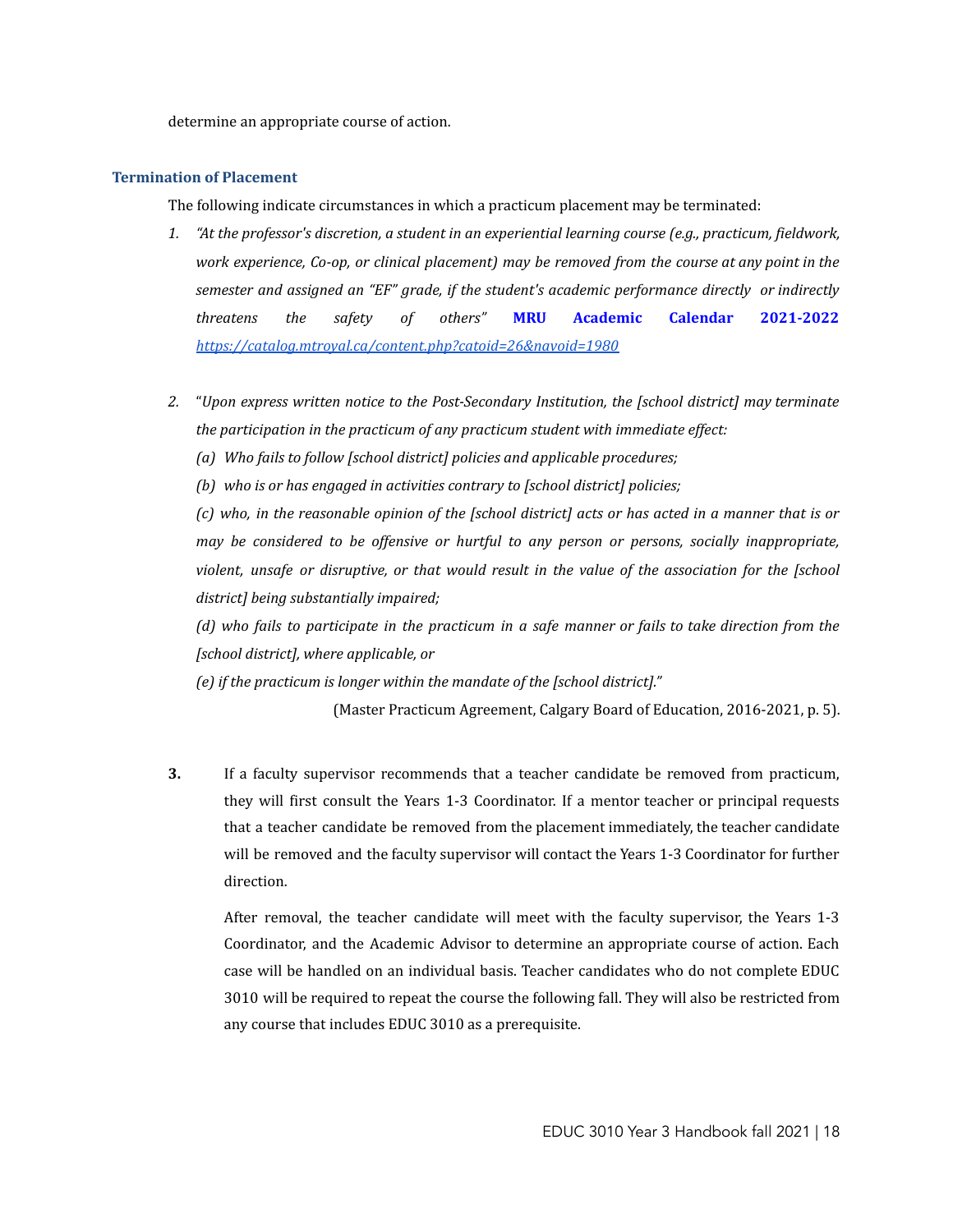# <span id="page-18-0"></span>Department of Education Standards of Professional Conduct

Students enrolled in the Bachelor of Education – Elementary program are bound by, and shall comply with the Alberta Teachers' Association ATA Code of [Professional](https://drive.google.com/file/d/1frFuDD2rbwcDoDTCueweNbC42E1XoeIs/view?usp=sharing) [Conduct](https://drive.google.com/file/d/1XSz1ZnERFnFopy1s4vmF4QB65_ChlhSi/view?usp=sharing).pdf, Code of Student Conduct [Policy.pdf](https://drive.google.com/file/d/1XSz1ZnERFnFopy1s4vmF4QB65_ChlhSi/view?usp=sharing), as well as the Department of Education Standards of Professional Conduct:

- Apprise appropriate faculty and/or staff in advance of unavoidable absences, including arriving late or leaving early. **Attendance is mandatory.** Two or more unexcused absences/lates will be reported to the Years 1-3 Coordinator and will result in an Identification of Concern. MRU IoC [revised](https://docs.google.com/document/d/1qfKyGZPK3ugYqAMS4q4Z7klzKy_w0xsaGYK2jxWiC_U/edit?usp=sharing) 2021
- Be prepared for all practicum-related responsibilities.
- Refrain from all forms of academic dishonesty.
- Refrain from making malicious or slanderous comments about teacher candidates, mentor teachers, faculty supervisors, or any other school or faculty members.
- Abide by the Department of Education confidentiality agreement and all school board/district policies. Maintain strict confidentiality of any student or practicum placement information or data, both written and unwritten.
- Use professional language, actions, and demeanor in all forms of communication (verbal, written, electronic) as expected for teaching professionals.
- Abide by the professional attire and personal grooming policies of the board/district for the practicum placement.

### **Attendance**

Professional learning communities are a critical component of teachers' learning in schools. Likewise, the learning communities in education courses become powerful sources of learning for teacher candidates. The MRU B.Ed. program endeavours to initiate teacher candidates to professional expectations regarding preparedness and communication; just as teachers must prepare lessons and notify the school when they must be absent, so must teacher candidates notify the mentor teacher and faculty supervisor when they must be absent. Faculty supervisors document absences/lates and teacher candidates may be required to complete compensatory assignments or additional time in practicum. Two or more unexcused absences/lates will be reported to the Years 1-3 Coordinator and will result in an Identification of Concern. MRU IoC [revised](https://docs.google.com/document/d/1qfKyGZPK3ugYqAMS4q4Z7klzKy_w0xsaGYK2jxWiC_U/edit?usp=sharing) 2021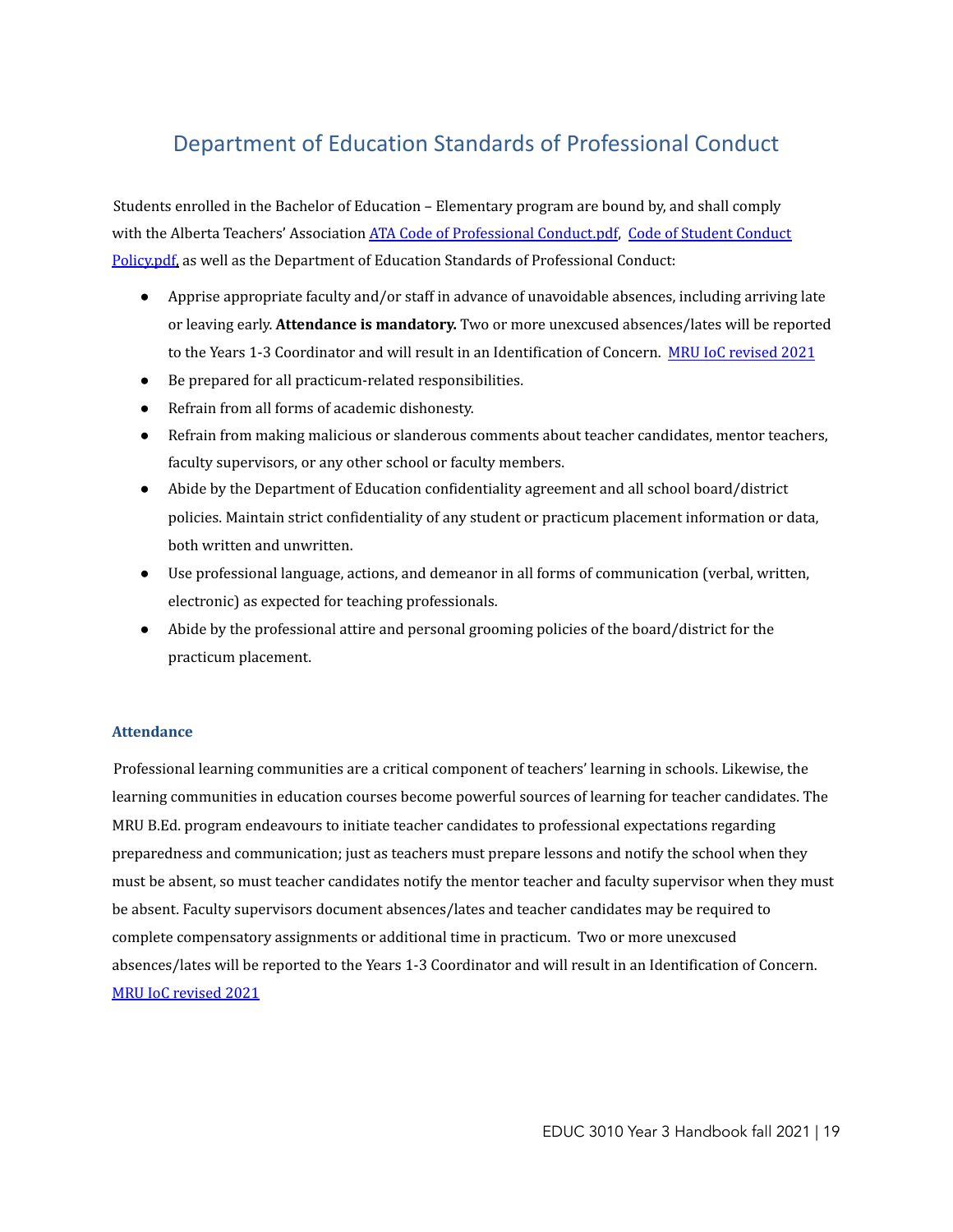## Practicum Assessment and Evaluation

<span id="page-19-0"></span>At mid-term and at the end of the year 3 practicum, the mentor teacher (in collaboration with the teacher candidate and the faculty supervisor) will complete an evaluation of the [EDUC](https://drive.google.com/file/d/1D3irLRbzOLolpc_tgRTgtEOaWssRnR-_/view?usp=sharing) 3010 Year 3 [Practicum](https://drive.google.com/file/d/1D3irLRbzOLolpc_tgRTgtEOaWssRnR-_/view?usp=sharing) Learning Goals.pdf

Teacher candidates will be awarded either an "EP" *(experiential pass)* or "EF" *(experiential fail)* at the end of the practicum.

The **EDUC 3010 Practicum I [Evaluation](https://docs.google.com/document/d/11eobmSnMovNAtKLsj6OCBLOHz0qo-miIhAwG4tPPlW8/edit?usp=sharing) fall 2021** is completed electronically using the Intern Placement Tracking system (IPT). Mentor teachers**,** teacher candidates, and faculty supervisors will complete practicum-related evaluation documents using IPT. Using the IPT [system](https://drive.google.com/file/d/1h-aJtVkt3CFe91ACkxUBEi-FnzlpjXTU/view?usp=sharing) in the MRU [practicum.pdf](https://drive.google.com/file/d/1h-aJtVkt3CFe91ACkxUBEi-FnzlpjXTU/view?usp=sharing)

<span id="page-19-1"></span>**Where to find IPT?** The database is found online at [www.runiptca.com](http://www.runiptca.com)

## MRU B.Ed. Program Competencies

The MRU practicum assessment and evaluation tool documents focus on five program competencies, noted below. Refer to the EDUC 3010 Practicum I [Evaluation](https://docs.google.com/document/d/11eobmSnMovNAtKLsj6OCBLOHz0qo-miIhAwG4tPPlW8/edit?usp=sharing) fall 2021 for complete rubrics and evaluation details.

**Professional Responsibilities Planning for Learning Facilitating Learning Assessment Inclusive Environments**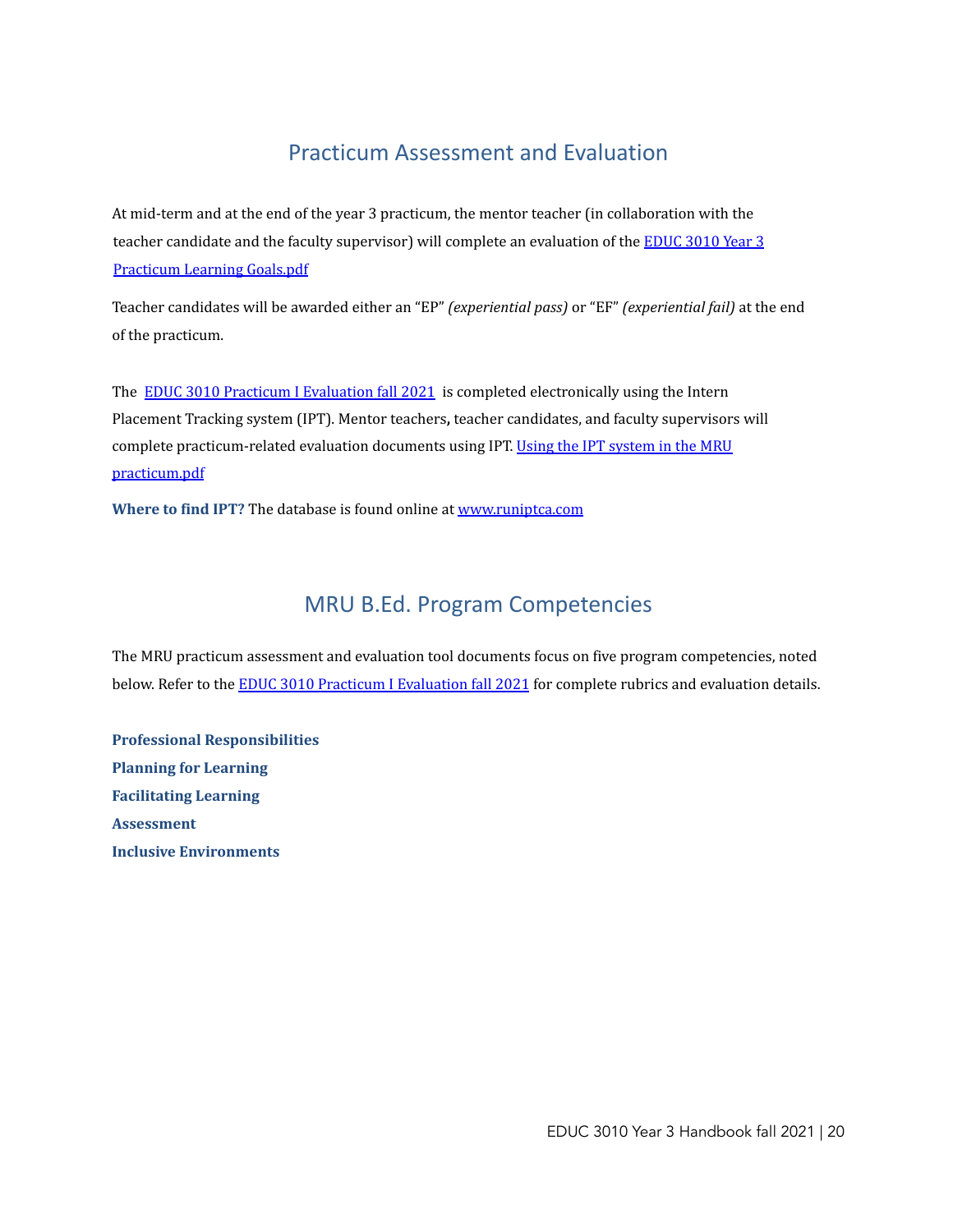### TQS Competencies

#### <span id="page-20-0"></span>**Competency 1: Fostering Effective Relationships**

A teacher builds positive and productive relationships with students, parents/guardians, peers and others in the school and local community to support student learning.

### **Competency 2: Engaging in Career-long Learning**

A teacher engages in career-long professional learning and ongoing critical reflection to improve teaching and learning.

#### **Competency 3: Demonstrating a Professional Body of Knowledge**

A teacher applies a current and comprehensive repertoire of effective planning, instruction, and assessment practices to meet the learning needs of every student.

#### **Competency 4: Establishing Inclusive Learning Environments**

A teacher establishes, promotes and sustains inclusive learning environments where diversity is embraced and every student is welcomed, cared for, respected and safe.

#### **Competency 5: Applying Foundational Knowledge about First Nations, Métis & Inuit**

A teacher develops and applies foundational knowledge about First Nations, Métis and Inuit for the benefit of all students.

#### **Competency 6: Adhering to Legal Frameworks and Policies**

A teacher demonstrates an understanding of and adherence to the legal frameworks and policies that provide the foundations for the Alberta education system.

#### Source: Teaching Quality Standard- [Alberta.pdf](https://drive.google.com/file/d/1-3O4nZOYK6sVLQUAb6fK0zqNwqKewwgr/view?usp=sharing)

Alberta Education Government of Alberta, 2018